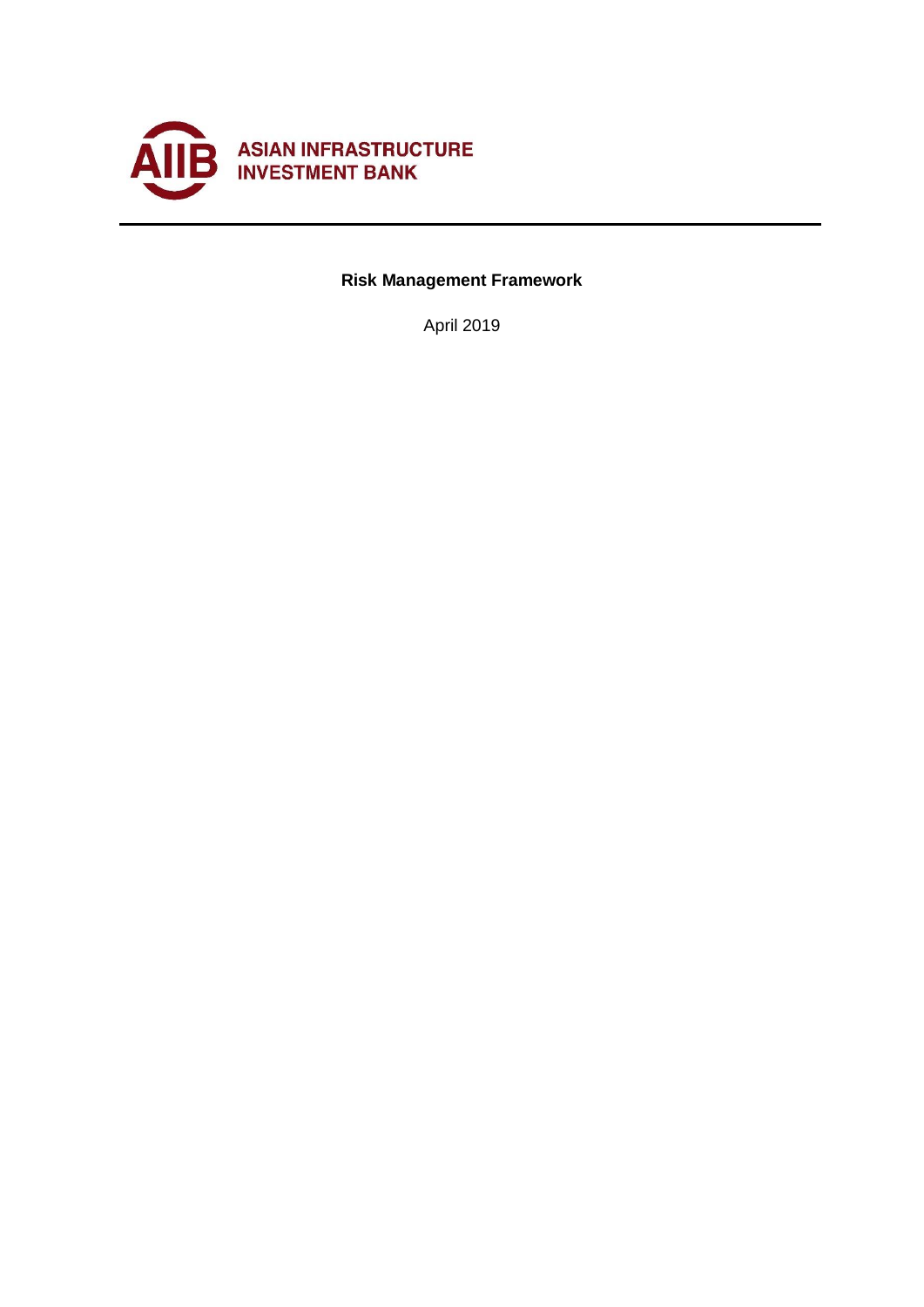#### **Contents**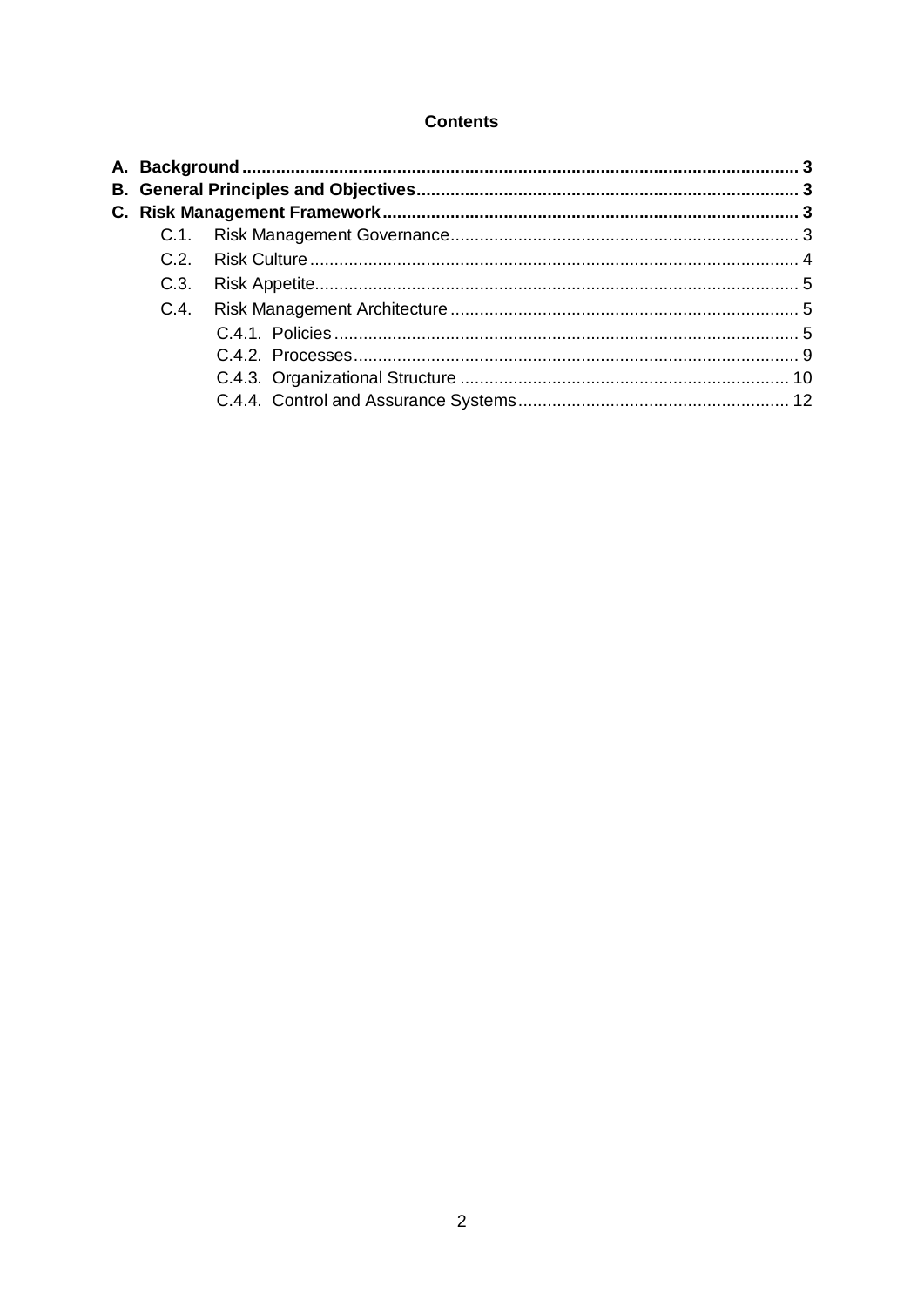## <span id="page-2-0"></span>**A. Background**

1. This document provides background and context to the Asian Infrastructure Investment Bank's (AIIB or the Bank) Risk Management Framework.

## <span id="page-2-1"></span>**B. General Principles and Objectives**

- 2. The Bank's principles of risk management are designed to accomplish the following objectives:
	- a) Provide a coherent foundation for effective management of key risks, including credit risk related to loans, guarantees and equity investments, market risk, liquidity risk, counterparty credit risk, model risk, operational risk and compliance risk.
	- b) Identify emerging risks to AIIB's capital, mitigate these risks timely and maintain satisfactory capital levels to ensure that the Bank's triple-A ratings on a stand-alone basis are not affected.
	- c) Implement sound credit risk practice into the Bank's accounting and financial reporting process.

## <span id="page-2-2"></span>**C. Risk Management Framework**

## <span id="page-2-3"></span>**C.1. Risk Management Governance**

- 3. Risk management governance is the Bank's approach to risk management. Risk management governance (1) applies the principles of sound governance to the identification, measurement, monitoring, and controlling of risks, (2) ensures that risktaking activities are in line with AIIB's strategy and risk appetite and (3) covers all material risk categories applicable to the Bank.
- 4. To manage the Bank's risk effectively, the Board of Directors (BoD) and Management:
	- a) Build and reinforce the Bank's risk culture.
	- b) Articulate and monitor adherence to the risk appetite.
	- c) Establish the Bank's risk management architecture with three lines of defense to identify, measure, monitor and control risks.
- 5. The BoD oversees the design and implementation of the Bank's risk management governance.
- 6. The Risk Committee  $(RC)^1$  develops and maintains the framework, which enables Management to effectively identify, measure, monitor and control risk exposures consistent with the BoD-supported risk appetite. Risk Management Department (RMD)

**<sup>.</sup>** <sup>1</sup> The Risk Committee is a committee established by, and accountable to, the President.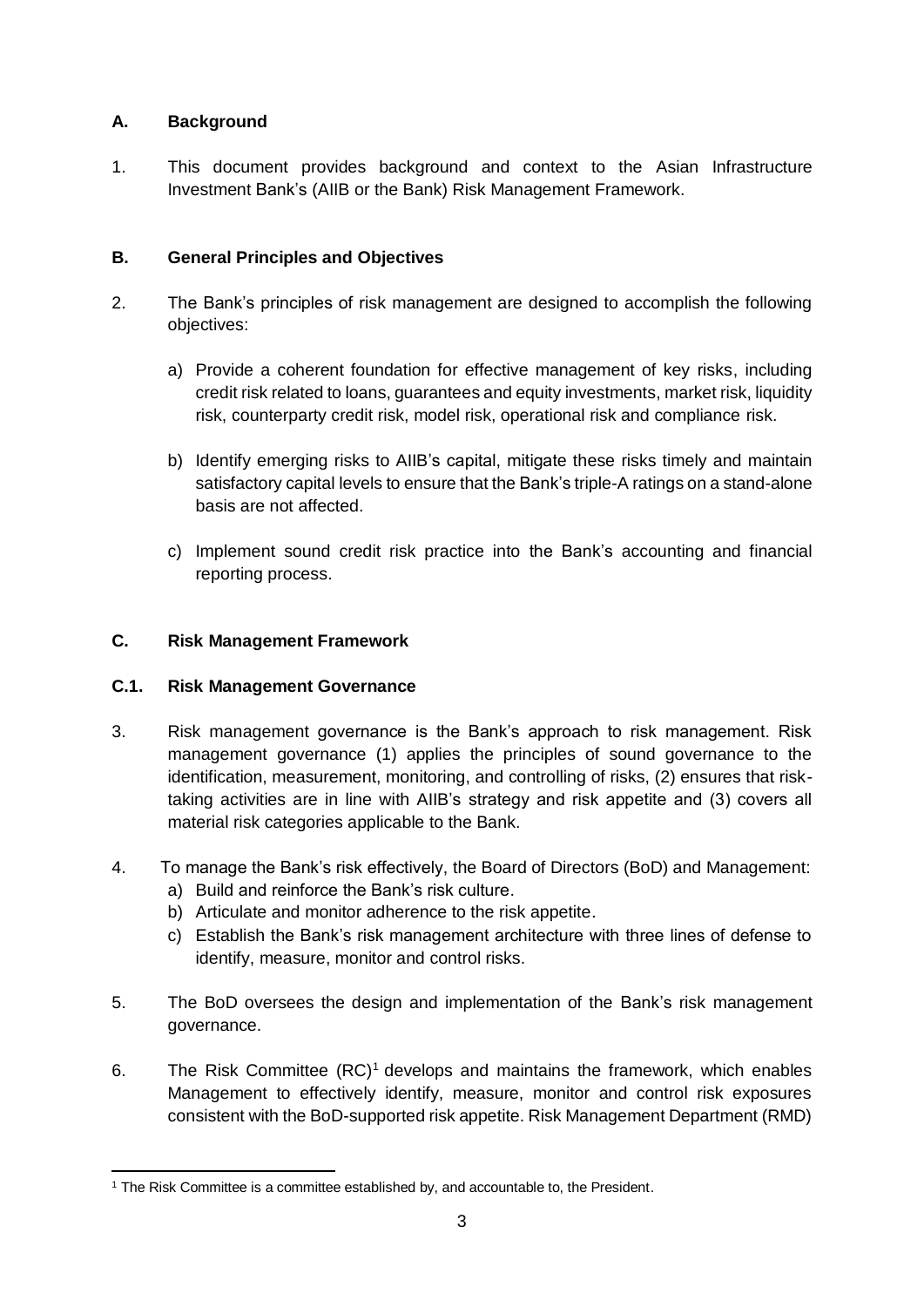reports to the BoD on the Bank's overall risk profile, including aggregate and emerging risks.



**Figure 1:** Risk Management Governance Structure

#### <span id="page-3-0"></span>**C.2. Risk Culture**

- 7. Risk culture is the shared values, attitudes, competencies, and behaviors throughout the Bank that shape and influence governance practices and risk decisions. Risk culture pertains to the Bank's risk approach and is critical to a sound risk management governance.
- 8. To promote a sound risk culture:
	- a) The BoD establishes the tone at the top by promoting risk awareness within a sound risk culture. The expectations of the BoD are conveyed to all staff that the BoD does not support excessive risk taking and that all staff is responsible for ensuring the Bank operates within the established risk appetite and limits.
	- b) The RC ensures material risks and risk-taking activities exceeding the risk appetite and limits are recognized, escalated and addressed in a timely manner.
- 9. Risk philosophy is the foundational pillar of the Bank's risk culture and the guiding basis for the entire risk management governance. Since each of the building blocks of the governance structure is built upon this, it is imperative to develop a clear articulation of the Bank's risk philosophy.
- 10. The Mission Statement (reproduced below) provides the overarching philosophy of AIIB's Risk Management: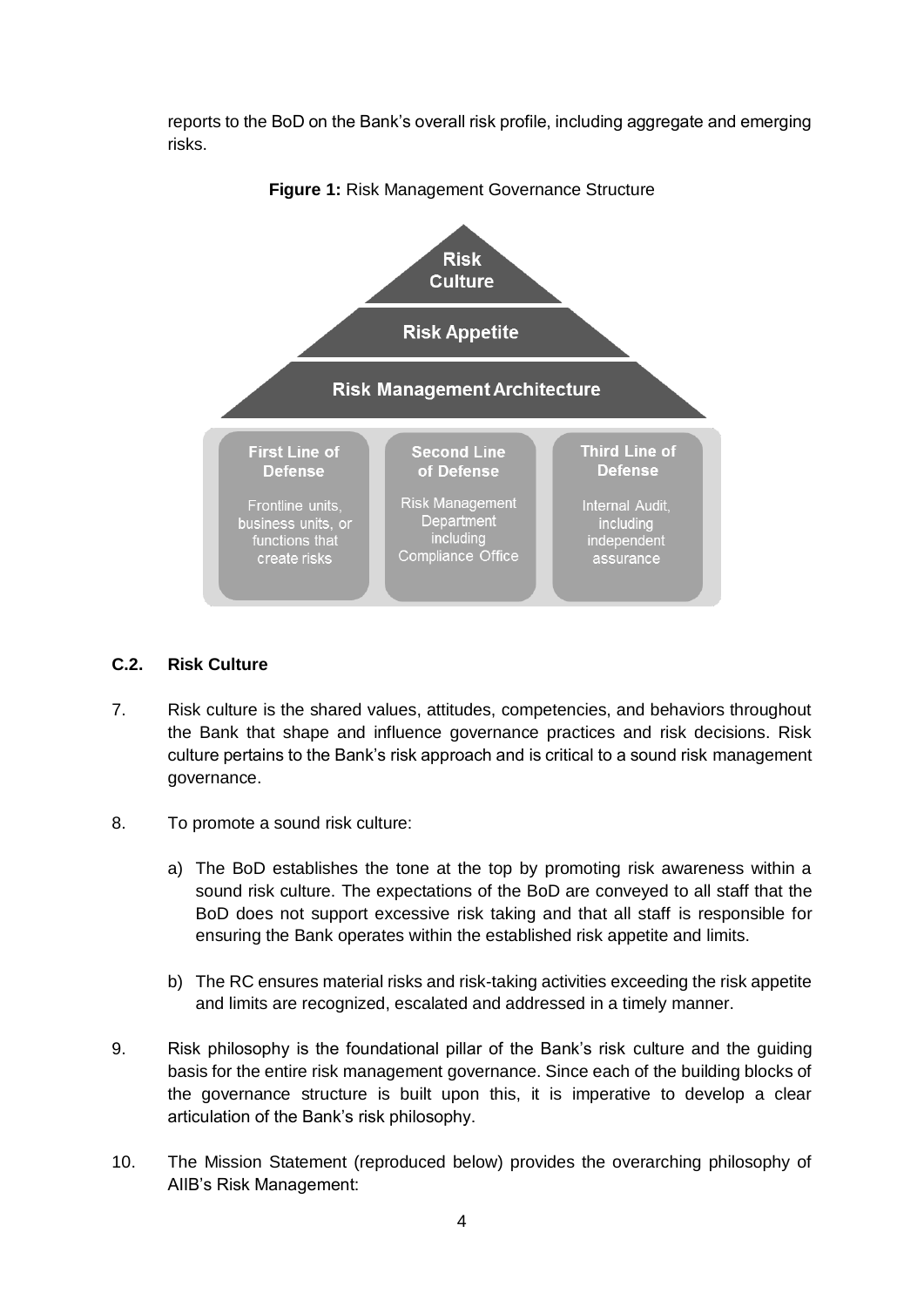*"The AIIB Risk Management aims to* 

- *a. Enable the Bank to fulfill its mandate to promote infrastructure and other productive sectors;*
- *b. Ensure the stability and financial continuity of the Bank through efficient capital allocation and utilization, and comprehensively manage risks and reputational consequences;*
- *c. And foster strong risk culture by embedding risk accountability in the Bank."*

#### <span id="page-4-0"></span>**C.3. Risk Appetite**

- 11. Risk appetite is the aggregate level and types of risk that the Bank is willing to assume, or to avoid, in pursuit of its goals, objectives, and operating plan, consistent with applicable capital, liquidity and other requirements and reinforces the risk culture.
- 12. The development of a risk appetite is driven by both top-down BoD leadership and bottom-up RC involvement. Successful implementation depends on effective interaction among the BoD, RC, RMD, and frontline units such as the Investment Operations Department and the Office of the Treasurer.
- 13. The BoD's role is to review and support the Bank's risk appetite and to approve top down risk allocation and limits. The risk appetite is communicated throughout the Bank. The BoD evaluates and supports the risk appetite at least annually.
- 14. The RC, in consultation with the BoD, develops the risk appetite. The RC executes the strategic, capital and operating plans within the risk appetite and established limits.

## <span id="page-4-1"></span>**C.4. Risk Management Architecture**

#### <span id="page-4-2"></span>**C.4.1. Policies**

- 15. The risk management architecture comprises the Bank's policies, processes, organizational structure and control and assurance system which identifies, measures, monitors, reports and controls risks.
- 16. The specific set of risk policies, directives and administrative guidance is depicted in Figure 2.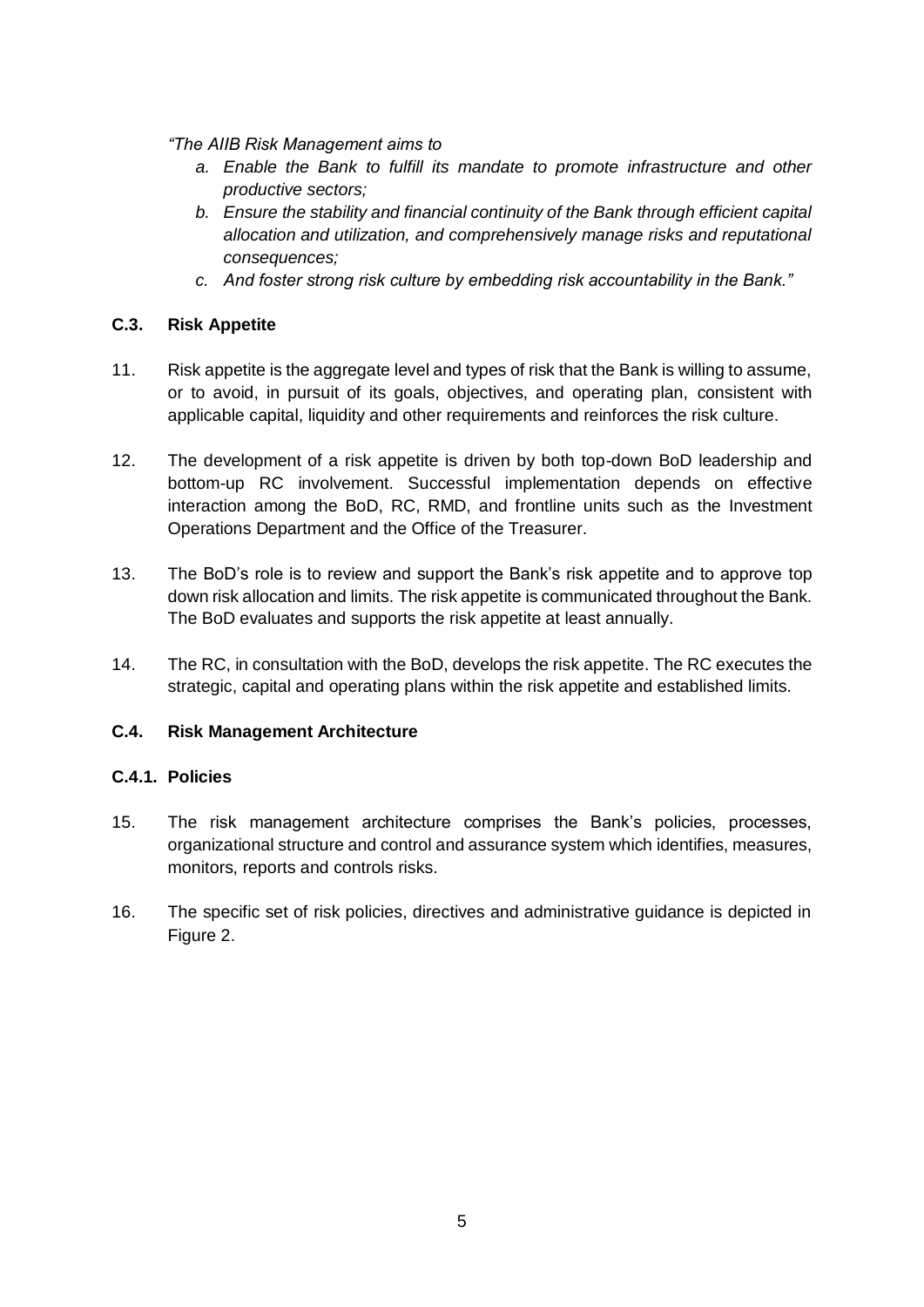

**Figure 2:** Risk Management Policies, Directives and Administrative Guidance(s)

- 17. **Financial and Risk Management Policy** establishes prudent risk management processes to identify, measure, monitor, and control all material risks (credit and other investment risk, market risk, liquidity risk, counterparty credit risk, model risk, operational risk and compliance risk) arising from business activities and ensures the Bank takes risks within the risk appetite and limits.
- 17.1. *Directive on Risk Appetite Framework (RAF)* sets out guidelines for the controls and processes to monitor and report all material risks of the Bank. The RAF provides a detailed articulation of the responsibilities of the RMD as they pertain to the Bank's Risk Appetite.
- 17.2. *Directives on Credit Risk<sup>2</sup>* will set out guidelines around the assessment, structuring, approval and monitoring of credit risk on loan and guarantee exposure (including nonperforming assets) arising from the default or change in the creditworthiness of a borrower or any relevant third-party entity. Credit risk is managed on individual and portfolio levels.

**<sup>.</sup>** <sup>2</sup> Not yet approved.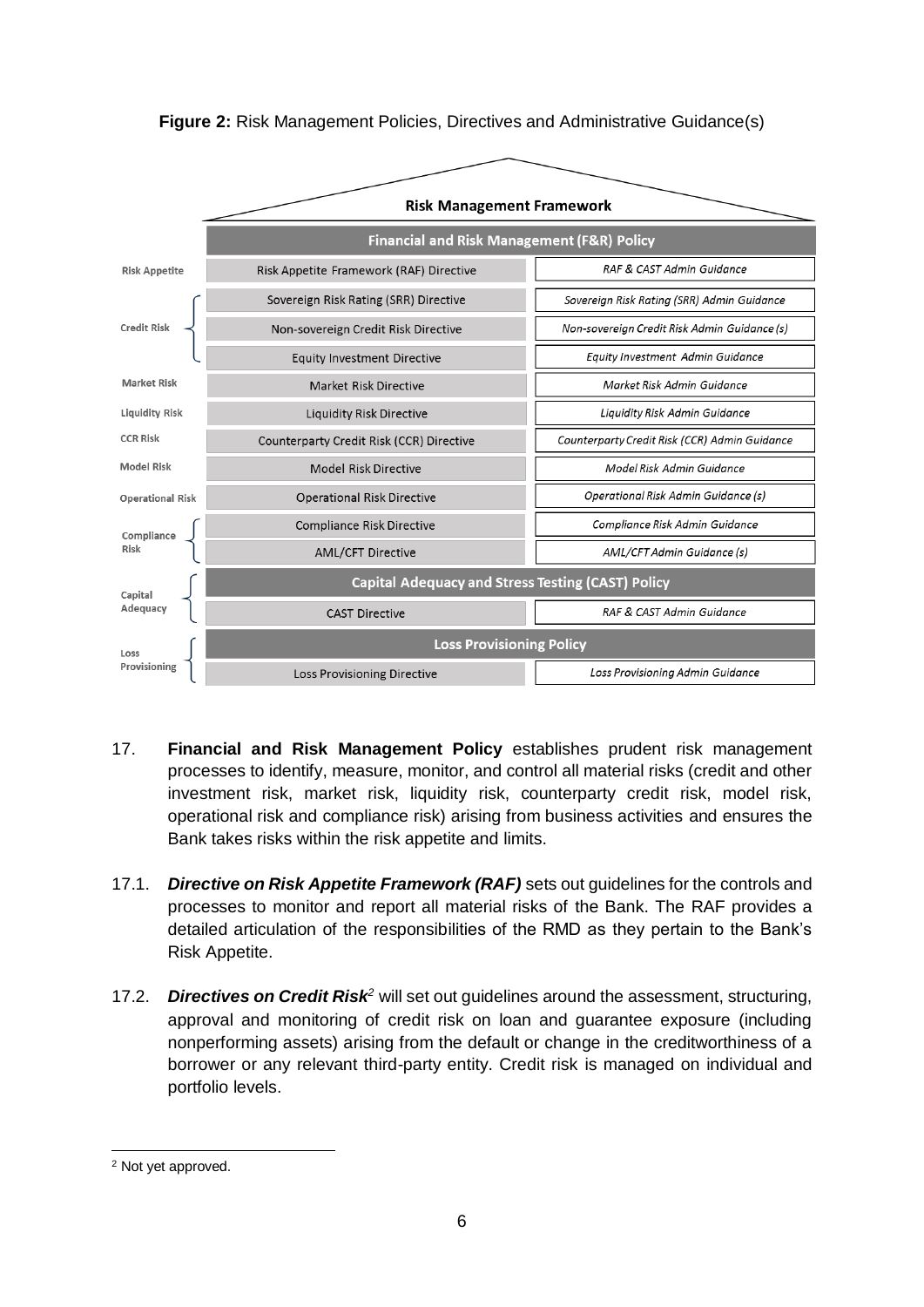- 17.3. *Directive on Equity Investment<sup>3</sup>* will set out guidelines for assessment, monitoring and control of equity investment risk which is due to deteriorating performance as measured by relative or absolute performance metrics.
- 17.4. *Directive on Market Risk* sets out guidelines for the assessment, monitoring and control of market risk, which is the risk of the Bank losing money due to the overall performance of the financial markets for all marketable instruments.
- 17.5. *Directive on Liquidity Risk* sets out guidelines for the assessment, monitoring and control of liquidity risk, arising from two general sources: (i) market liquidity risk, stemming from mismatches in asset and liabilities, and (ii) funding liquidity risk, which is the inability to access capital markets.
- 17.6. *Directive on Counterparty Credit Risk* sets out guidelines for the assessment, monitoring and control of the risk stemming from the default of a counterparty to a transaction before the final settlement of the transaction's cash flows.
- 17.7. *Directive on Model Risk<sup>4</sup>* will set out guidelines for the assessment, monitoring and control of model risk due to the occurrence of fundamental errors in model outputs and the incorrect use of models.
- 17.8. *Directive on Operational Risk* sets out guidelines for the assessment, monitoring and control of operational risk, which is the risk of loss resulting from inadequate or failed processes or systems, through human error or the occurrence of external events.
- 17.9. **Directive on Compliance Risk**<sup>5</sup> will establish the roles and responsibilities of compliance function of the Bank and set out guidelines for the assessment, monitoring and control of the risk of legal or regulatory sanctions, material financial loss, or loss to reputation the Bank may suffer as a result of its failure to comply with laws, regulations, rules, related self-regulatory organization standards and codes of conduct applicable to its banking activities.
- 17.10. *Directive on Anti-Money Laundering and Combating the Financing of Terrorism (AML/CFT)* establishes the Bank's AML/CFT framework and ensures its effective implementation by establishing principles and guidance to safeguard the Bank, including its personnel, from money laundering, the financing of terrorism or other illicit activities.

## 18. **Capital Adequacy and Stress Testing (CAST) Policy**

18.1. The Bank's capital supports its operations, acts as a cushion to absorb unanticipated losses and declines in asset values that could otherwise cause the Bank to become insolvent and provides protection to debt holders. Therefore, it is important for the Bank to establish a sound process commensurate with its overall risk and complexity to

**.** 

<sup>&</sup>lt;sup>3</sup> Not yet approved.

<sup>4</sup> Not yet approved.

<sup>5</sup> Not yet approved.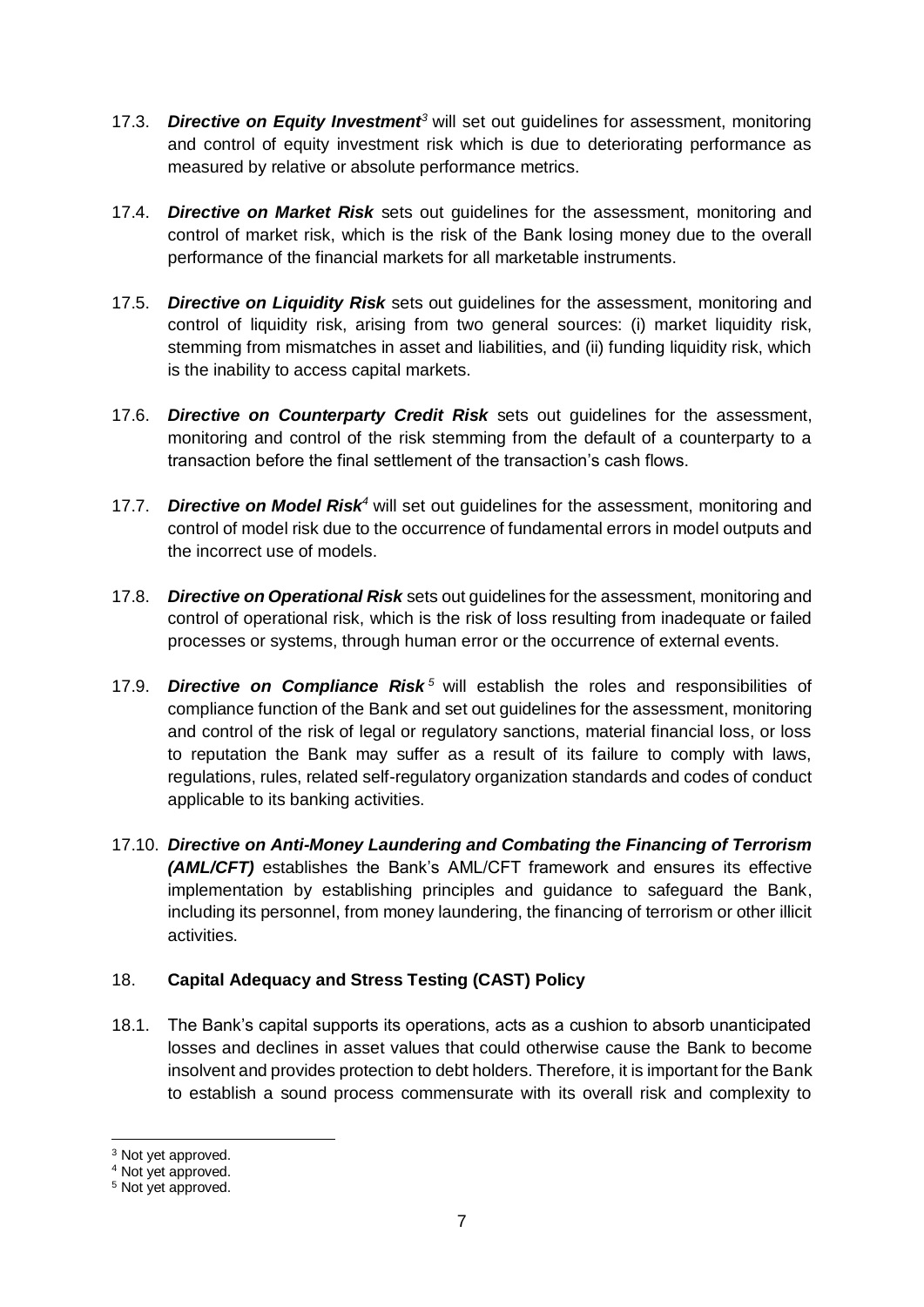determine whether its overall capital is adequate and to maintain a capital level to cover risks it faces even after being subjected to a prolonged and severe crisis.

- 18.2. The CAST Policy establishes a framework for the efficient use of available capital of the Bank and sets forth the principles and practices required: (i) to ensure that the Bank operates within its risk appetite; (ii) to align the Bank's capital adequacy practices with industry best practice; and (iii) to clarify the capital adequacy limits.
- 18.3. Capital adequacy management helps the Bank to:
	- a) Identify risks, improve its understanding of the Bank's overall risks, set risk appetite and assess strategic choices in business planning.
	- b) Identify vulnerabilities such as concentrations and assess the impact on capital.
	- c) Integrate business strategy, risk management, and capital management decisions.
- 18.4. To manage our capital effectively, AIIB establishes forward-looking capital adequacy management processes coordinated with the Bank's overall strategy and business planning cycle and risk appetite. The Bank factors in potential events that could occur outside of the normal capital adequacy management cycle; for example, an economic downturn could have a major impact on capital needs. An effective capital adequacy management process includes:
	- a) Identifying and evaluating all material risks.
	- b) Setting and assessing a capital adequacy appetite that relate to these risks.
	- c) Maintaining a business strategy to ensure capital adequacy.
	- d) Ensuring integrity in the capital management process and capital adequacy assessments.
- 18.5. Stress testing is an important tool that is used by the Bank as part of its risk management that alerts the BoD and the RC to adverse unexpected outcomes related to a broad variety of risks and provides an indication to the Bank of how much capital might be needed to absorb losses should large shocks occur.
- 18.6. In capital adequacy management, stress testing is used to obtain a forward view on the sufficiency of the Bank's capital base. Stress testing is a prudent way for the Bank to identify its key vulnerabilities to market forces and assess how to effectively manage those risks should they emerge. If the results of a stress test indicate that capital adequacy could fall below the Bank's overall risk appetite, the BoD and the RC shall take appropriate steps to protect the Bank from such an occurrence.
- 18.7. Economic Capital methodologies are employed to quantify the amount of risk inherent in all its operations as a common currency. The risk adjusted return on capital (RAROC) is used to determine the profitability of transactional business, and that of the existing portfolios, with minimum hurdle rates set as part of deal acceptance criteria.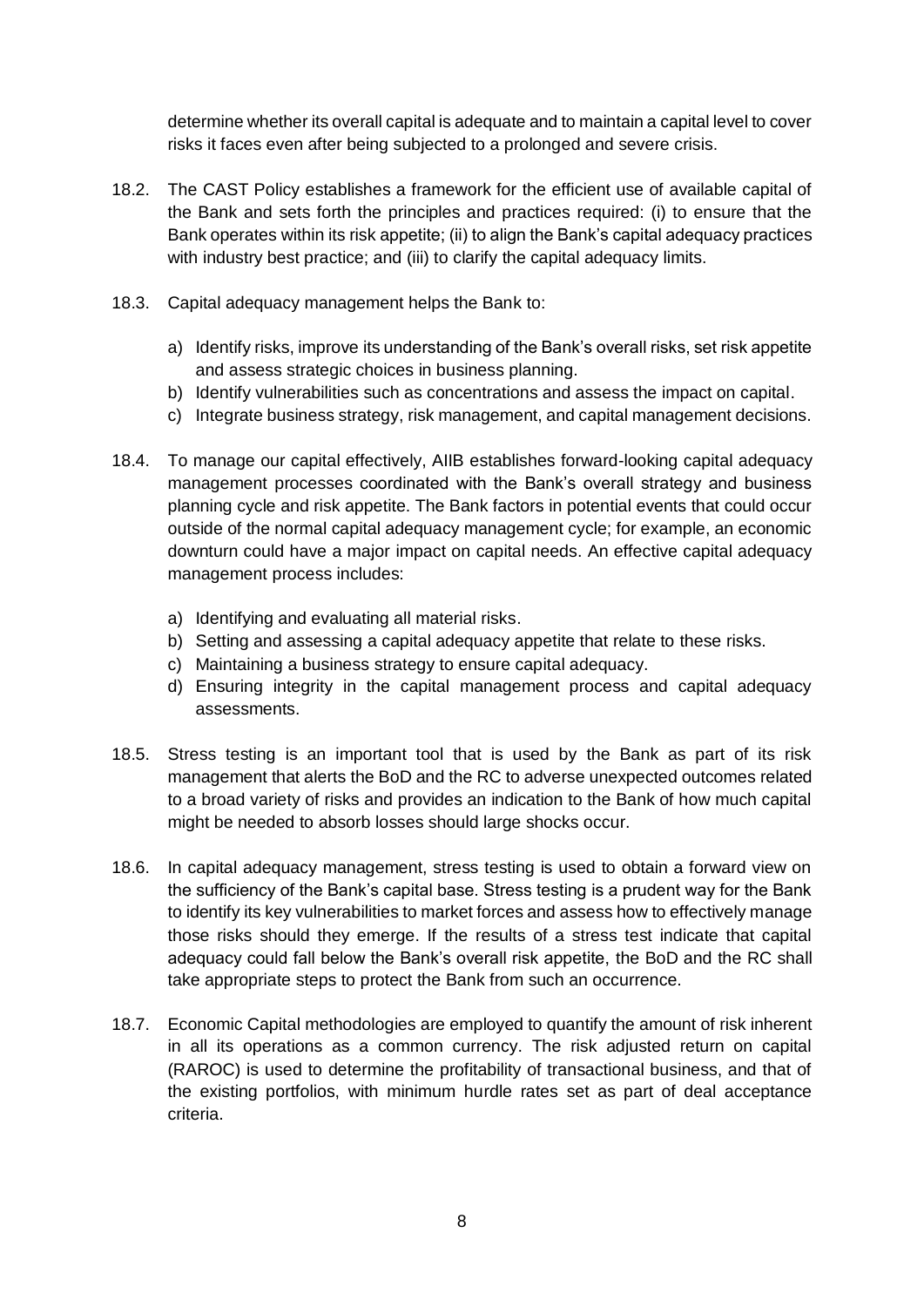#### 19. **Loss Provisioning Policy**

- 19.1. The Bank adopted International Financial Reporting Standard 9–Financial Instruments (IFRS 9) which is a forward-looking approach and results in timely recognition of credit losses in impairment accounting. Under IFRS 9, banks are required to recognize Expected Credit Loss (ECL) at all times, to take into account past events, current conditions and forecast information, and to update the amount of ECL recognized at each reporting date to reflect changes in an asset's credit risk. Expected losses are considered on either a 12-month or lifetime basis, depending on the level of credit risk associated with the asset, and should be reassessed at each reporting date. The projected value is then recognized in the profit and loss statement.
- 19.2. The Loss Provisioning Policy sets forth the accounting standards adopted by the Bank for determining loss provisioning for loans and guarantees and provides the guidelines for calculating those provisions.
- 19.3. Adequate credit risk management structure leads to timely recognition and measurement of increases in credit risk, which affects the capital adequacy of AIIB and the proper assessment and control of the Bank's credit risk exposure. RMD's involvement in the assessment and measurement of accounting ECL is essential to ensuring adequate allowances in accordance with the applicable accounting framework.

#### <span id="page-8-0"></span>**C.4.2. Processes**

- 20. Processes are the procedures, programs, and practices that impose order on the Bank's pursuit of its objectives. A well-designed risk assessment process helps the RC address emerging risks at an early stage and allows it to develop and implement appropriate strategies to mitigate the risks before they have an adverse effect on the Bank's soundness or financial condition. The completed risk assessment is integrated into the Bank's strategic planning process and risk management activities.
- 20.1. **Identify Risk:** The Bank recognizes and understands existing risks and risks that may arise from new business initiatives, and those that arise from external market conditions. Risk identification is a continual process and occurs at the transaction, portfolio and enterprise levels. The Bank shall identify interdependencies and correlations across portfolios and lines of business that may amplify risk exposures.
- 20.2. **Assess and Measure Risk:** Accurate and timely measurement of risks is essential to effective risk management. The Bank needs sophisticated measurement systems as the complexity of the risk increases. Sound risk measurement systems assess the risks at the individual transaction, portfolio and enterprise levels.
- 20.3. **Monitor Risk:** The Bank monitors risk levels to ensure timely review of risk positions and exceptions. Ongoing communication about risk issues, including AIIB's risk strategy, throughout the Bank is a key tenet of a strong risk culture. Monitoring reports shall be timely and accurate and shall be distributed to appropriate individuals including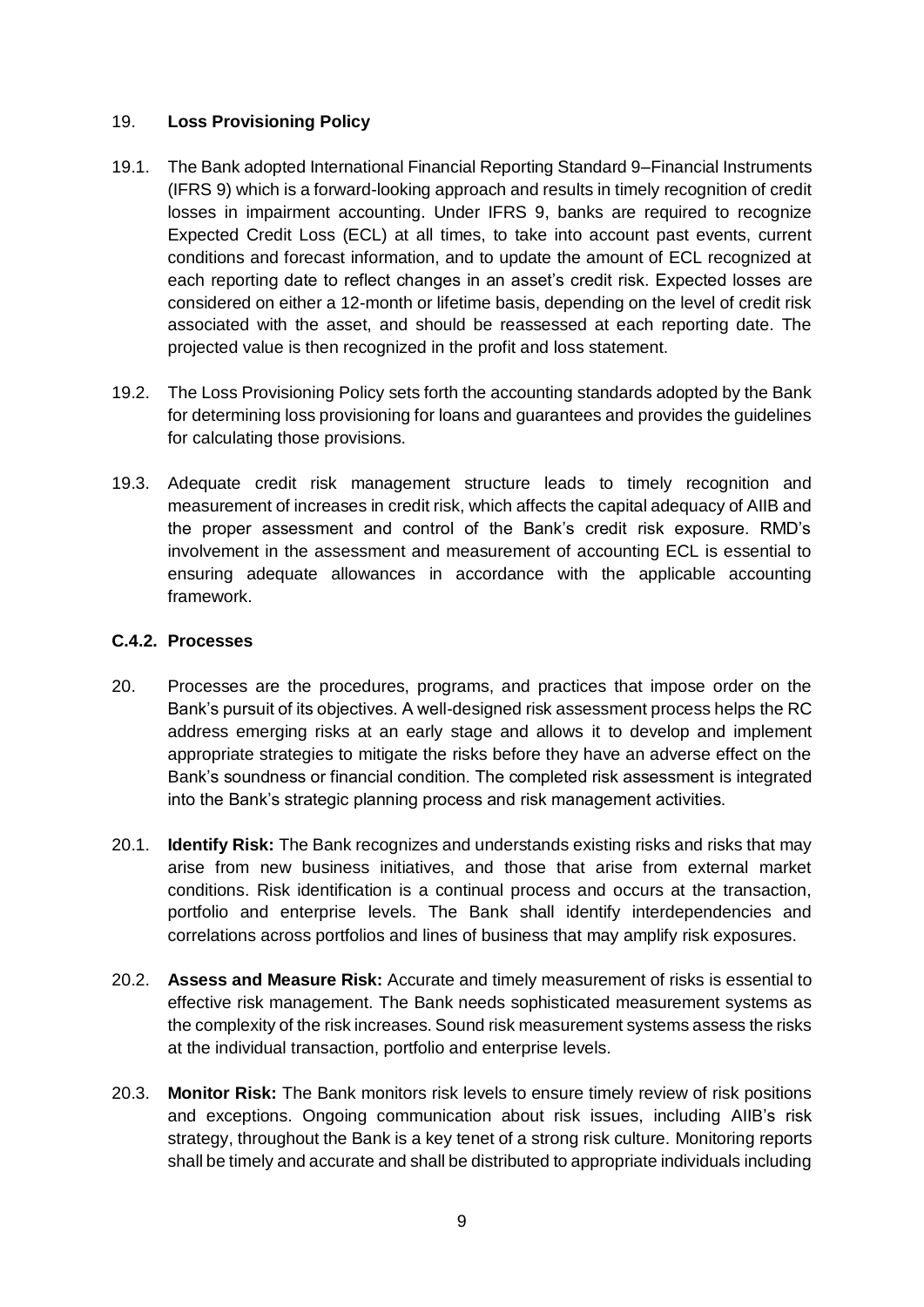the BoD to ensure action, when needed. Well-designed monitoring systems allow the BoD to hold the RC accountable for operating within established risk appetites.

20.4. **Control Risk:** The BoD and the RC establishes and communicates risk limits through policies, directives and administrative guidance that define responsibility and authority. These limits serve as means to control exposures to the various risks associated with the Bank's activities. The limits should be tools that the RC can adjust when conditions or risk appetites change.



#### **Figure 3:** Risk Management Processes

## <span id="page-9-0"></span>**C.4.3. Organizational Structure**

- 21. Capable Management and staff are essential to effective risk management. Personnel shall understand the Bank's mission, risk appetite, core values, policies and processes.
- 22. Management creates and maintains an organizational structure that ensures clear lines of responsibility, accountability and oversight. Management ensures that personnel in risk management and audit have sufficient independence and stature.
- 23. **Three Lines of Defense.** To implement effective risk management governance and address the full spectrum of possible risks, the responsibilities among different units of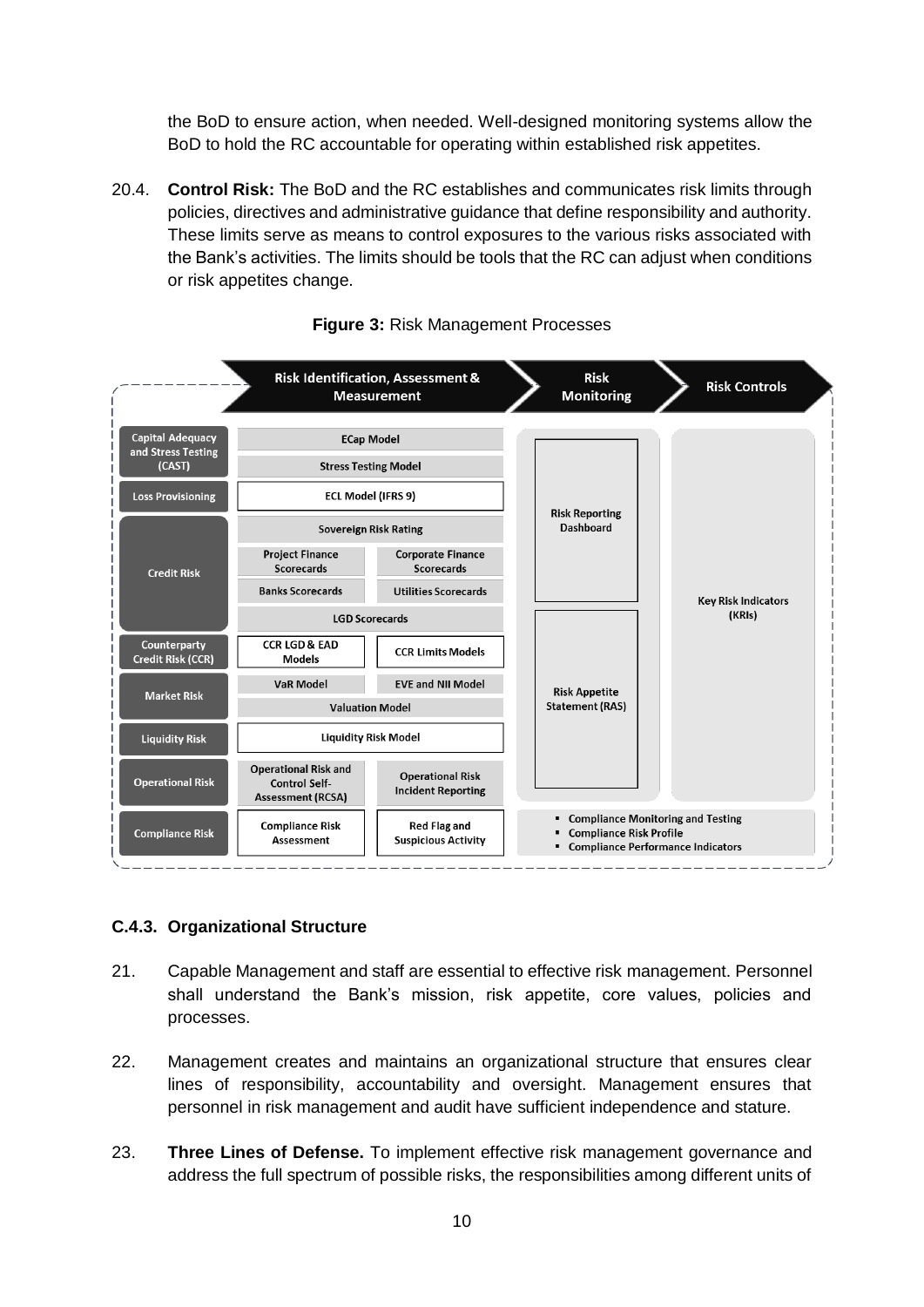the Banks are defined in such a way that there are three lines of defense which are independent from each other.

- 23.1. *First Line of Defense* is provided by the business units where risks are taken. In the course of conducting business activities, staff in the business units hold frontline positions in the proper identification, assessment, management and reporting of risk exposures on an ongoing basis, having regard to the Bank's risk appetite, policies, procedures and controls.
- 23.2. *Second Line of Defense* is provided by independent risk management and compliance functions. The risk management function is primarily responsible for overseeing the Bank's risk-taking activities, undertaking risk assessments and reporting independently from the business units, while the compliance function monitors compliance with laws, corporate governance rules and internal policies.
- 23.3. *Third Line of Defense* is provided by an independent internal audit function, which is responsible for providing assurance on the effectiveness of the Bank's risk management framework including the risk management governance arrangements (including the first and second lines of defense described above).
- 24. **Risk Management Responsibilities.** The following seven key areas are the main responsibilities of the RMD:
	- **a)** *Risk Management and Oversight.* Overall development and oversight of the Bank's risk framework and policy, and direct governance of the RC.
	- **b)** *Guardian of Risk Appetite.* Facilitating the articulation of the overall Risk Appetite and appropriate risk limits, and the embedding of the Risk Appetite into the Bank's processes and culture.
	- **c)** *Risk Identification and Assessment.* Identification of all material risks, definition of key risk metrics/indicators, and development of methodologies, indicators, and models to measure these risks.
	- **d)** *Risk Monitoring and Reporting.* Regular monitoring of the Bank's risks and the development and maintenance of a concise Board and senior management level risk reporting.
	- **e)** *Strategic Decision Making.* Align overall business and operational plans with appropriate risk management and ensure that strategic planning reflects the Risk Appetite.
	- **f)** *Risk Optimization.* Risk optimization and active risk management by shaping the risk profile within Risk Appetite limits, strategic capital allocation through risk adjusted capital and development of risk-adjusted performance management.